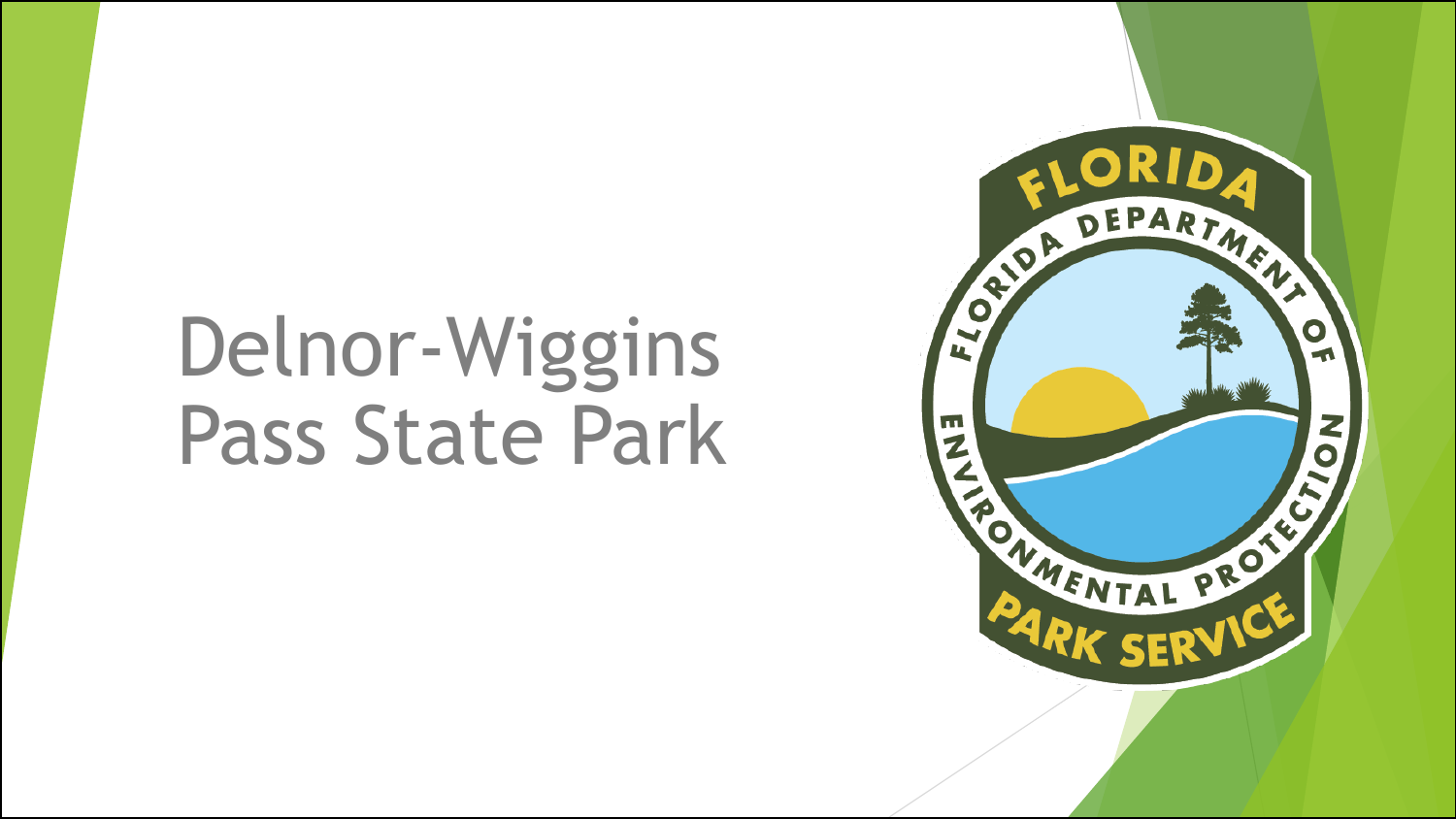#### Florida Park Service Mission Statement



Provide resource-based recreation while preserving, interpreting, and restoring natural and cultural resources.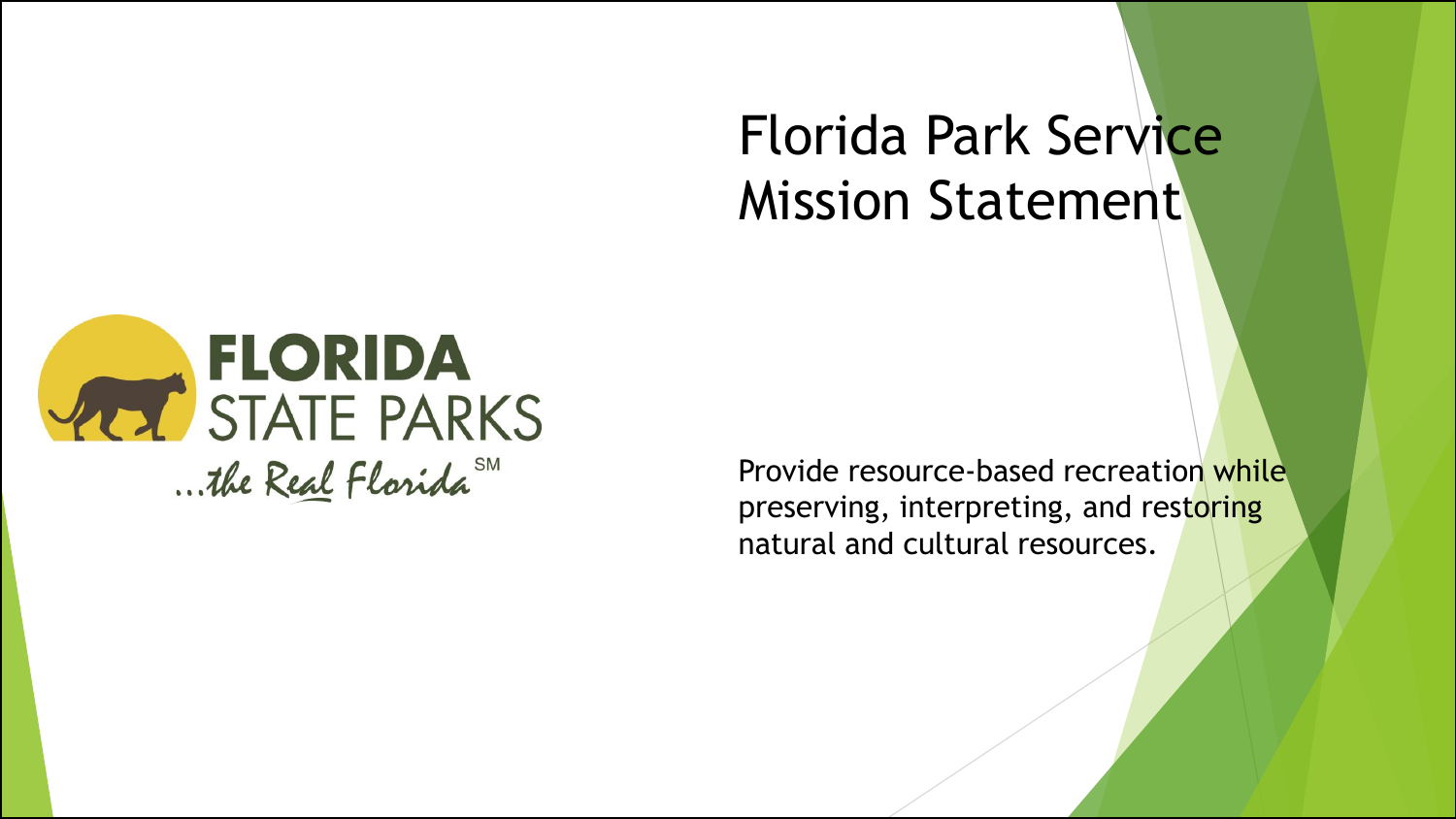#### Our Park

- 166 acres
- Northernmost point of a barrier island
- 1.2 miles of shoreline on the Gulf of Mexico
- 1970: state of FL leased the land from Collier County
- Ammenities include
- Swimming
- Shelling
- Picnicking
- Fishing

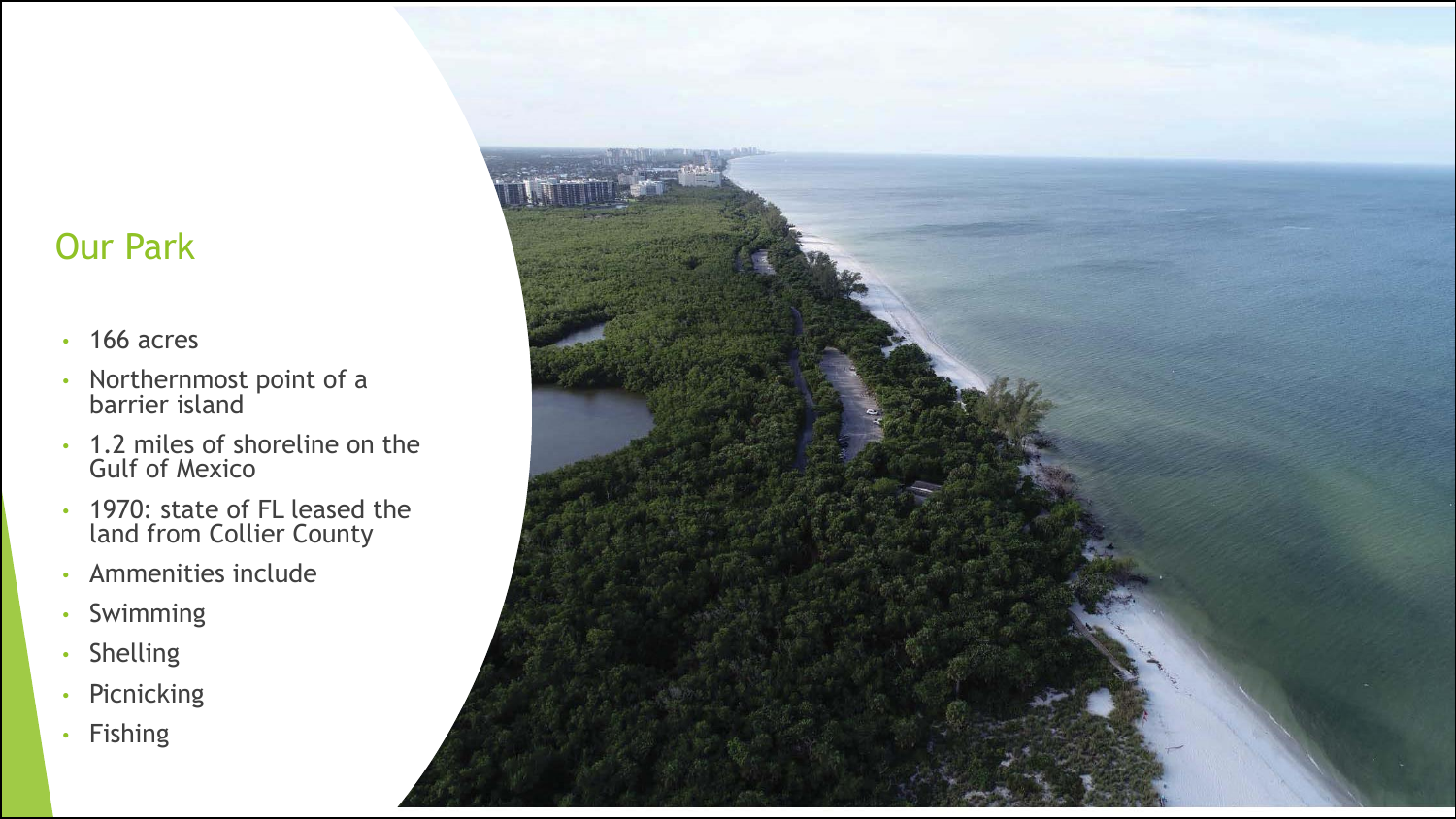#### Our Park

- 5 parking lots
- 6 bath houses
- Boat ramp
- Picnic areas
- Pavilion
- Ranger Station (admin. building)
- Maintenance shop

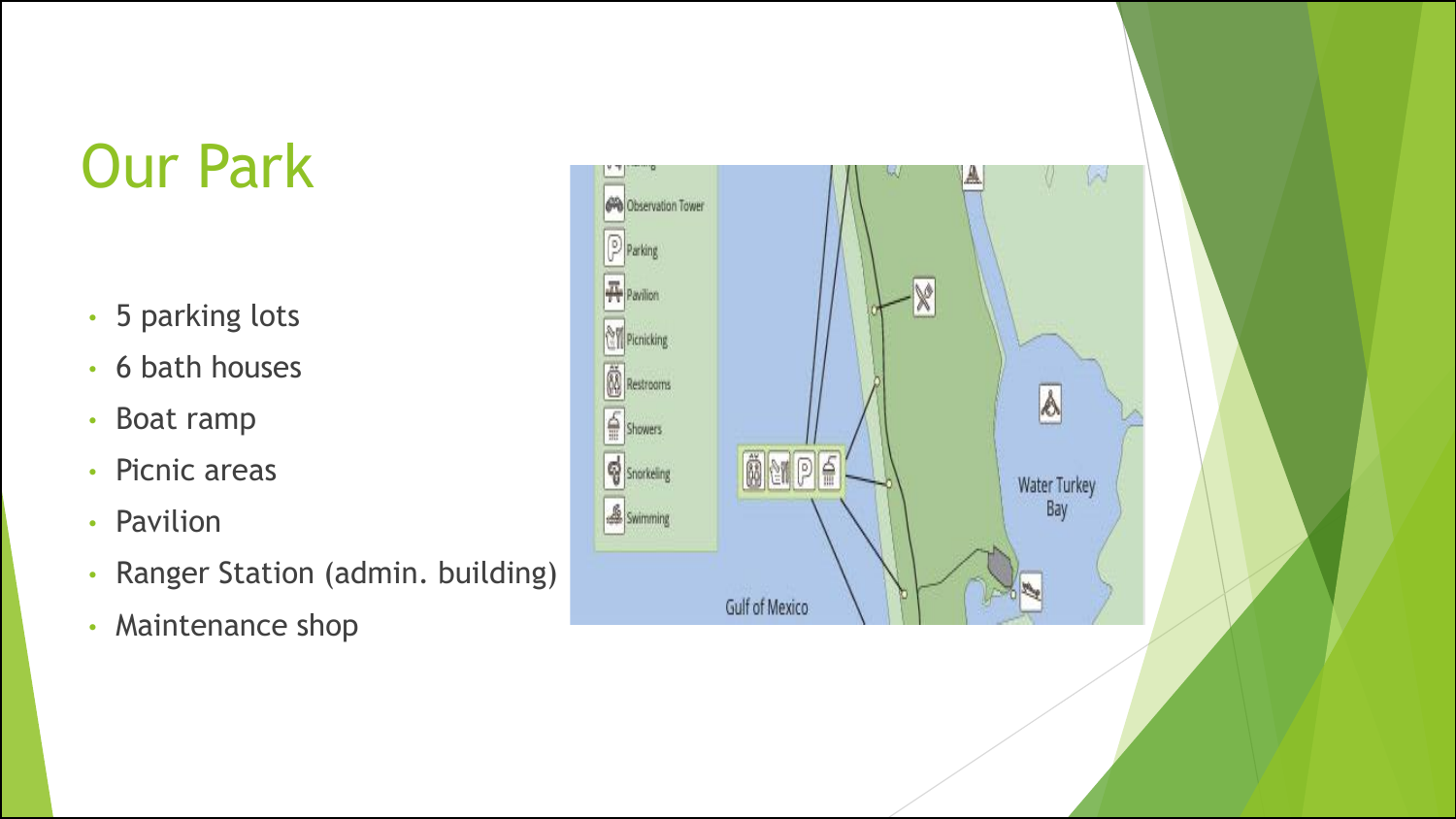

#### Volunteers truly make the difference!

Dedicated individuals and groups are a key component in keeping state parks open and operating smoothly.

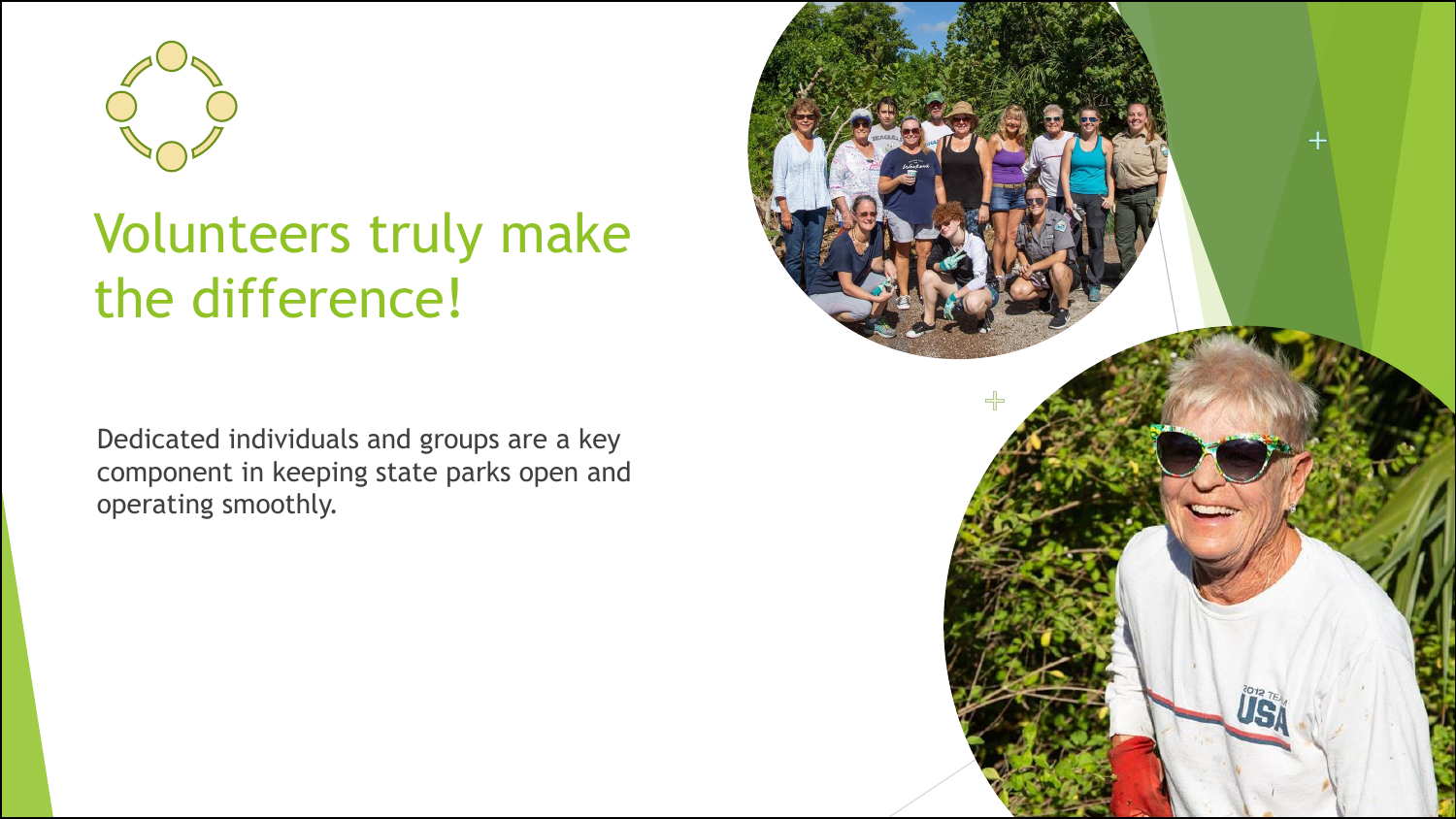# Maintenance

 $\bigoplus$ 

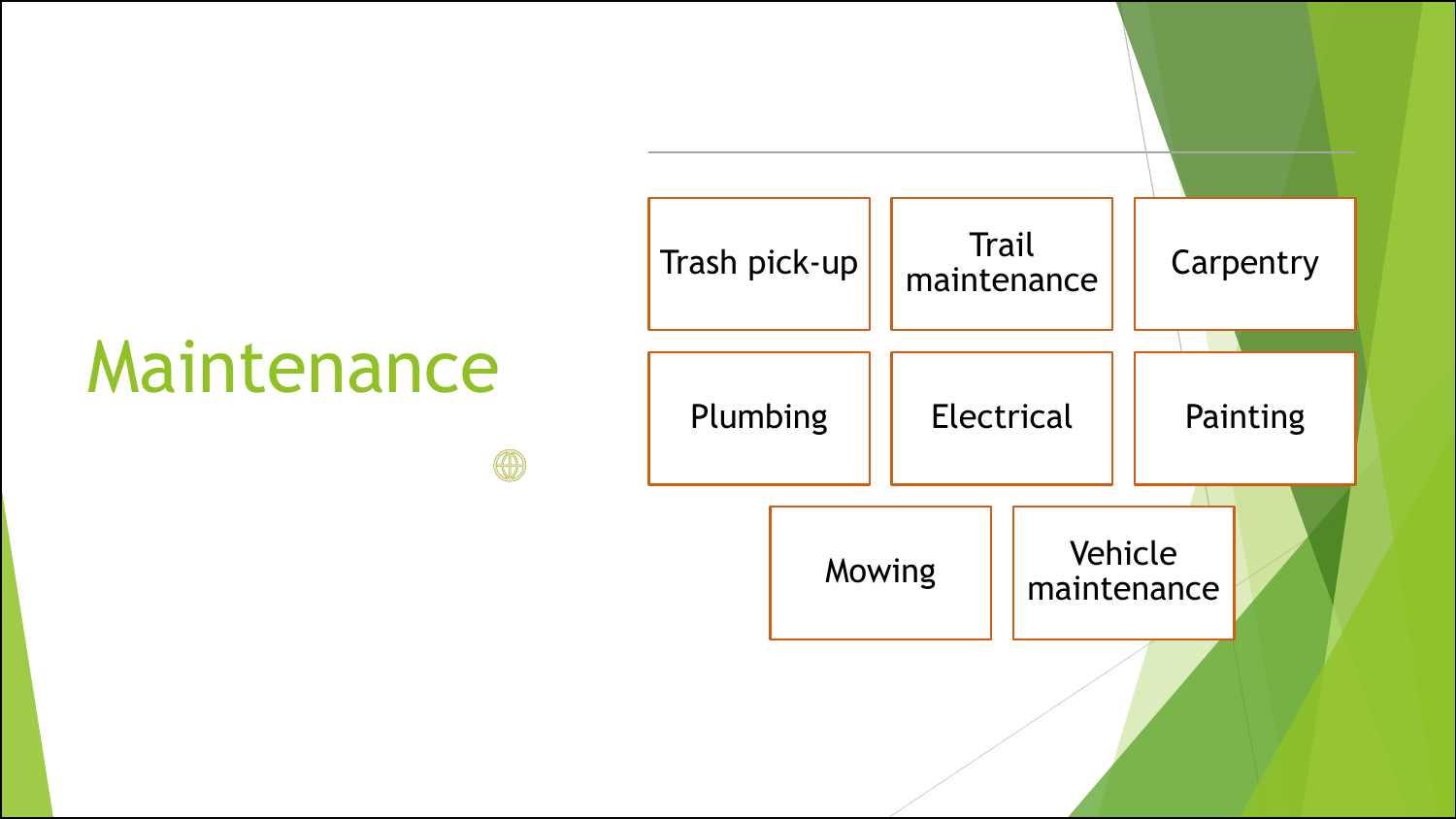## Resource Management

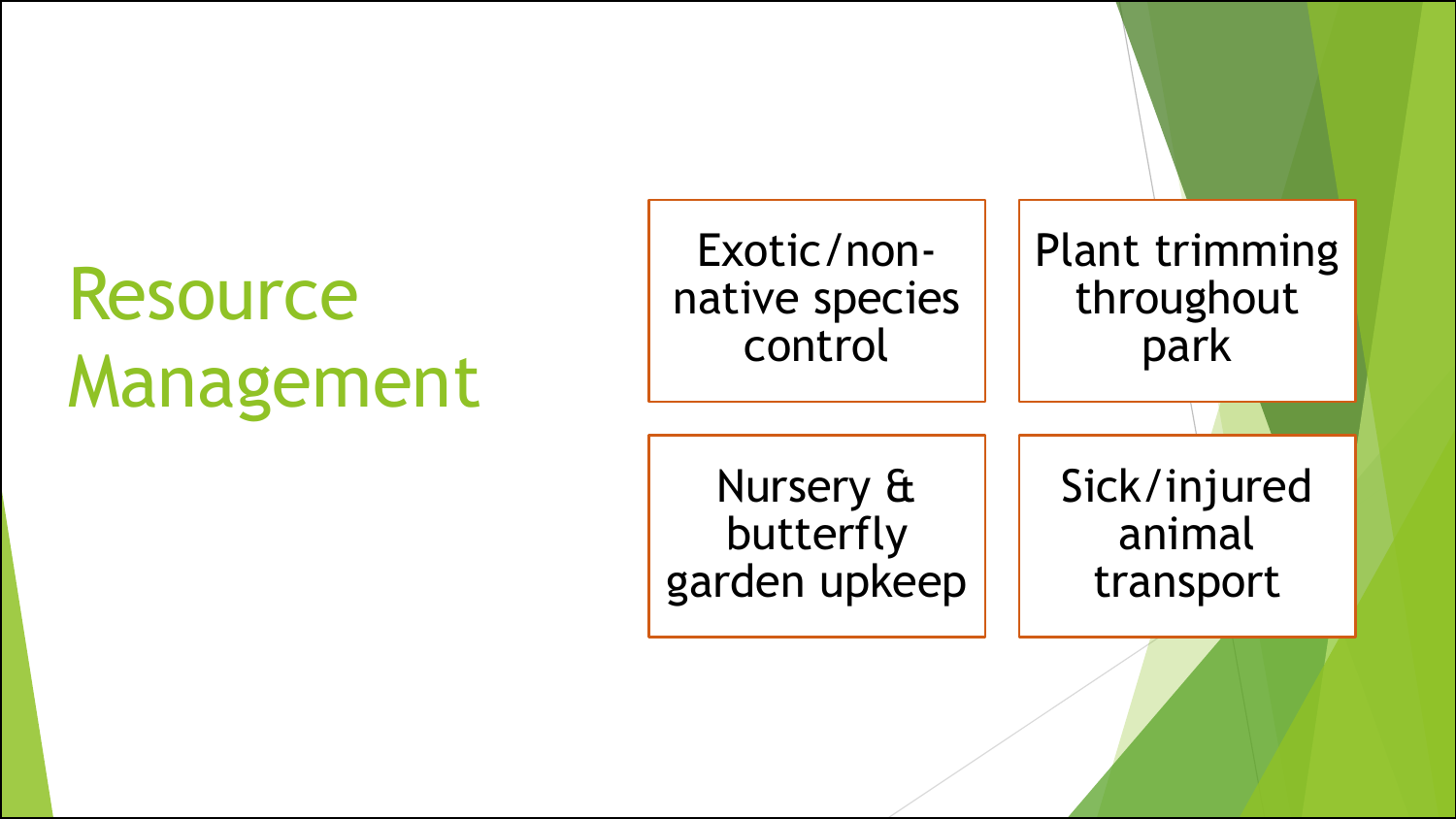# Visitor Services



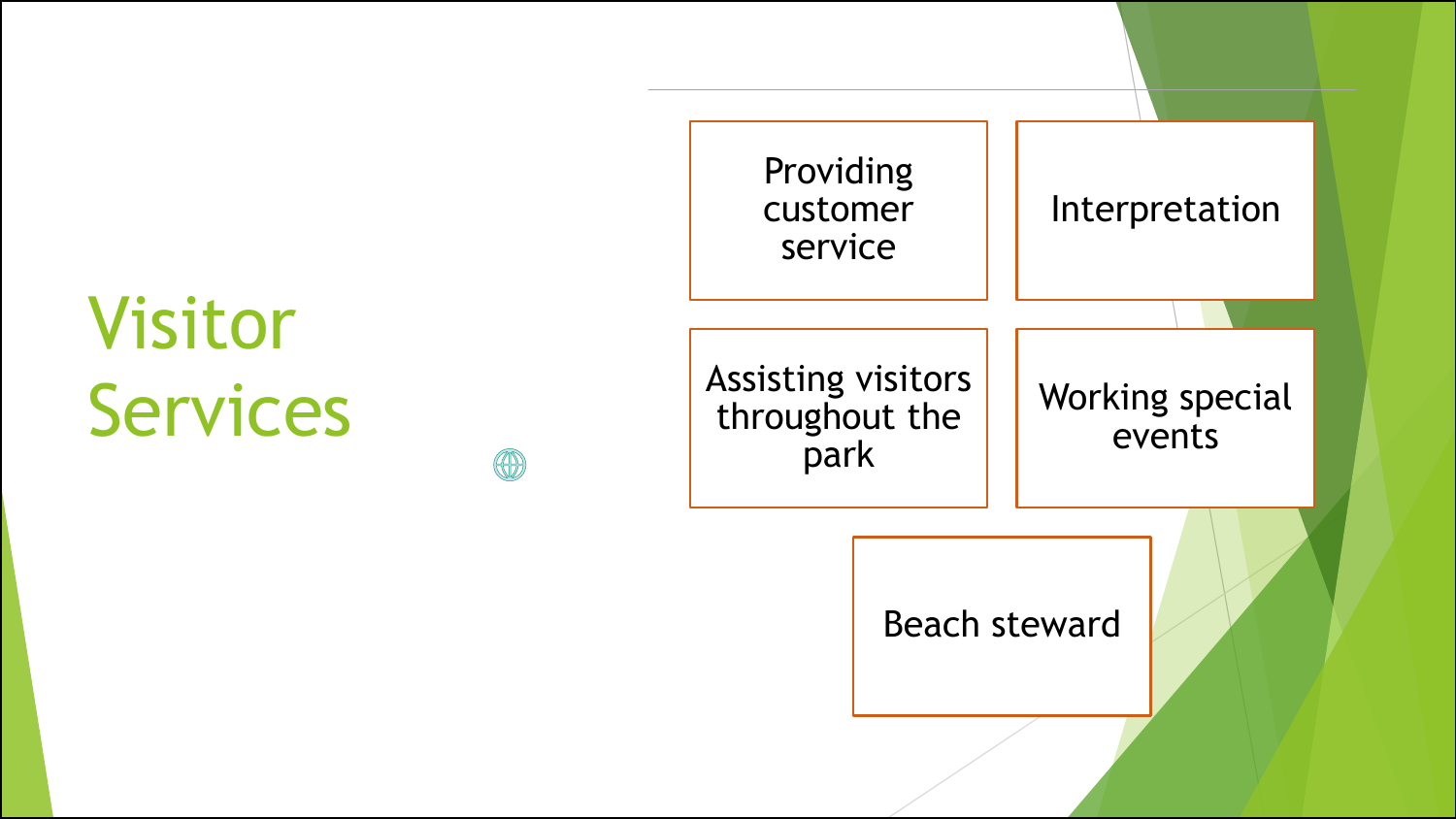# Administratio

n

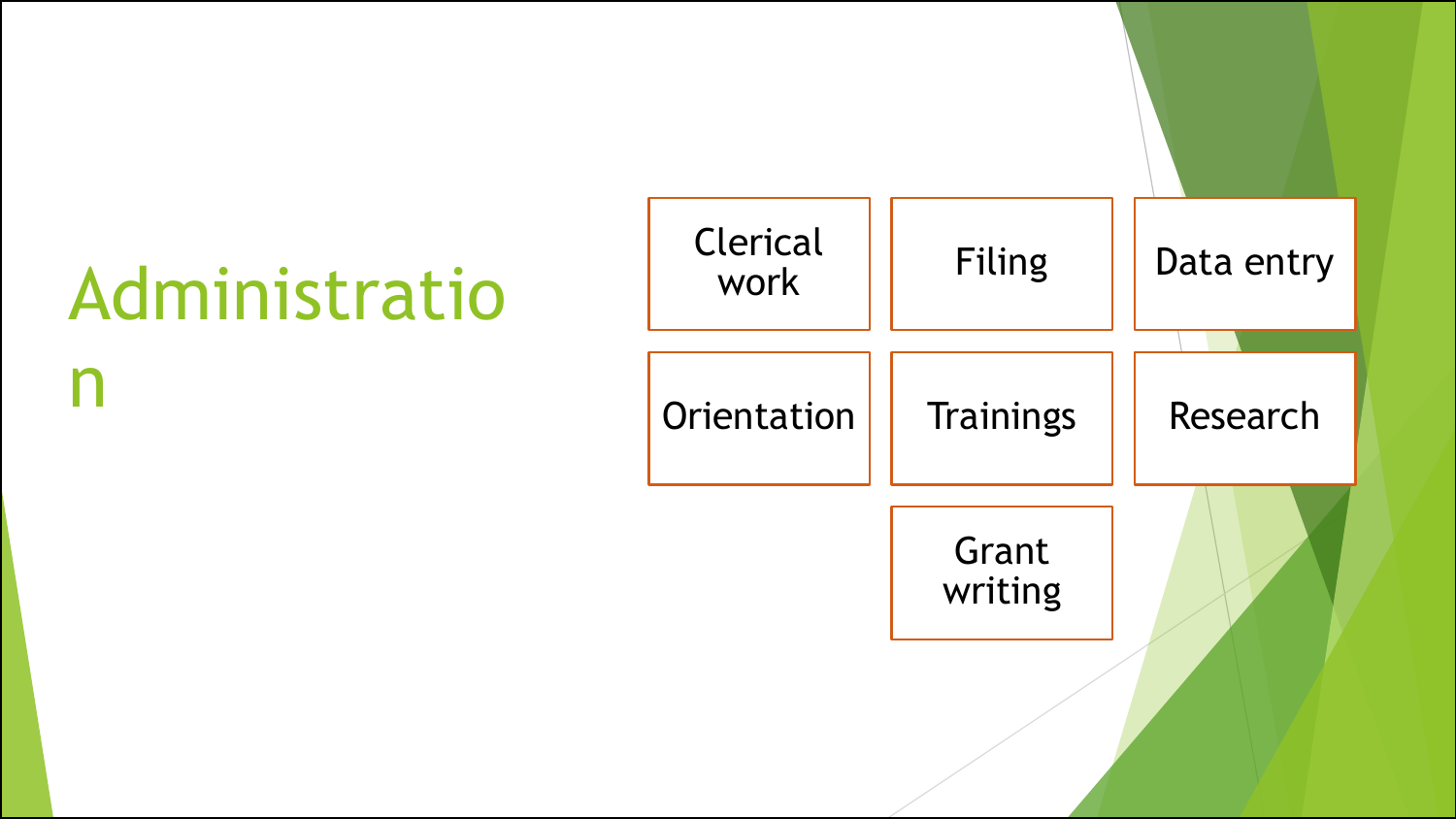### Protection

 $\bigoplus$ 

# Visitor safety | Facility

# protection

**Emergency** preparedness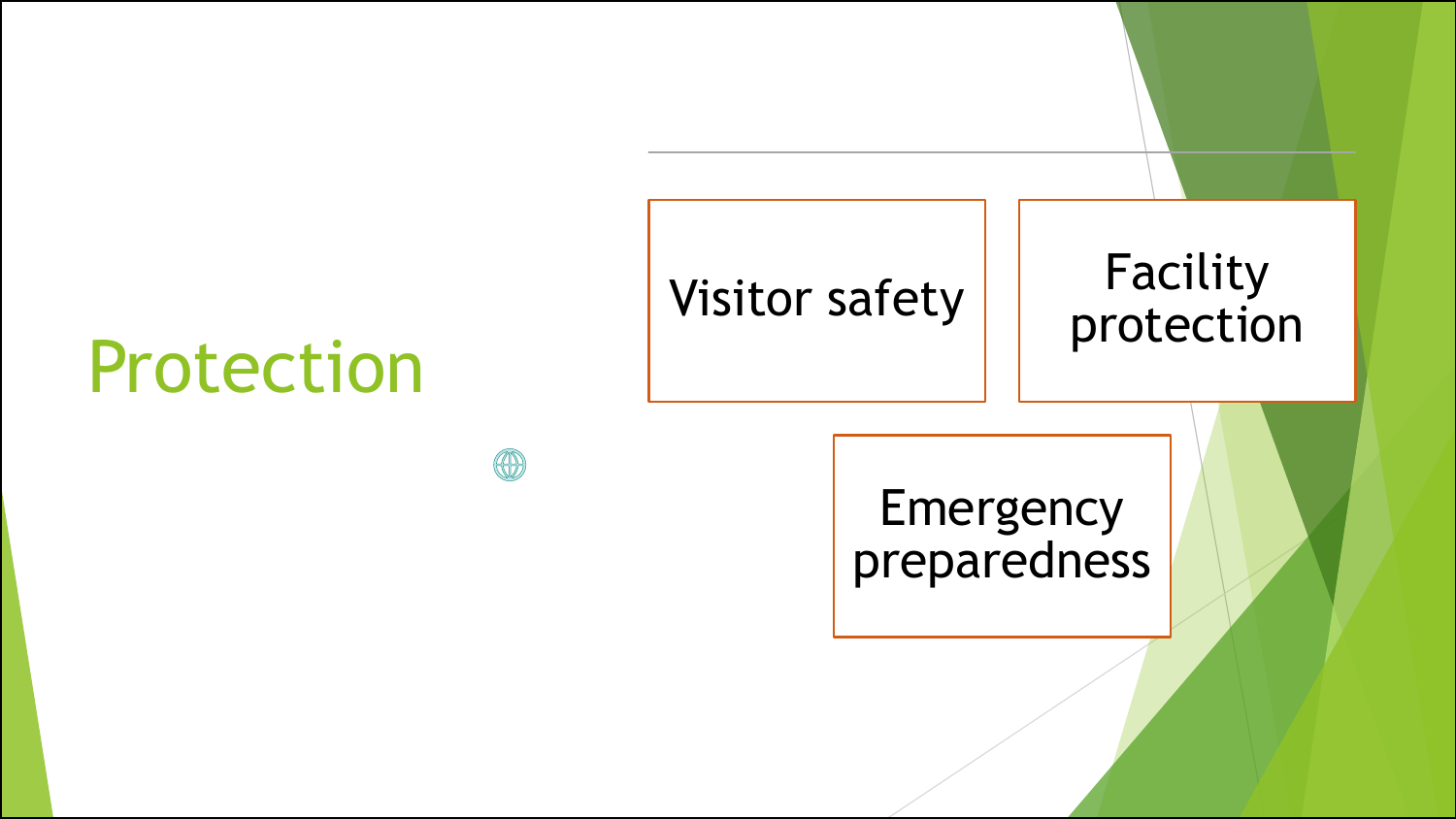# Friends of<br>Delnor-Wiggins<br>Pass State Park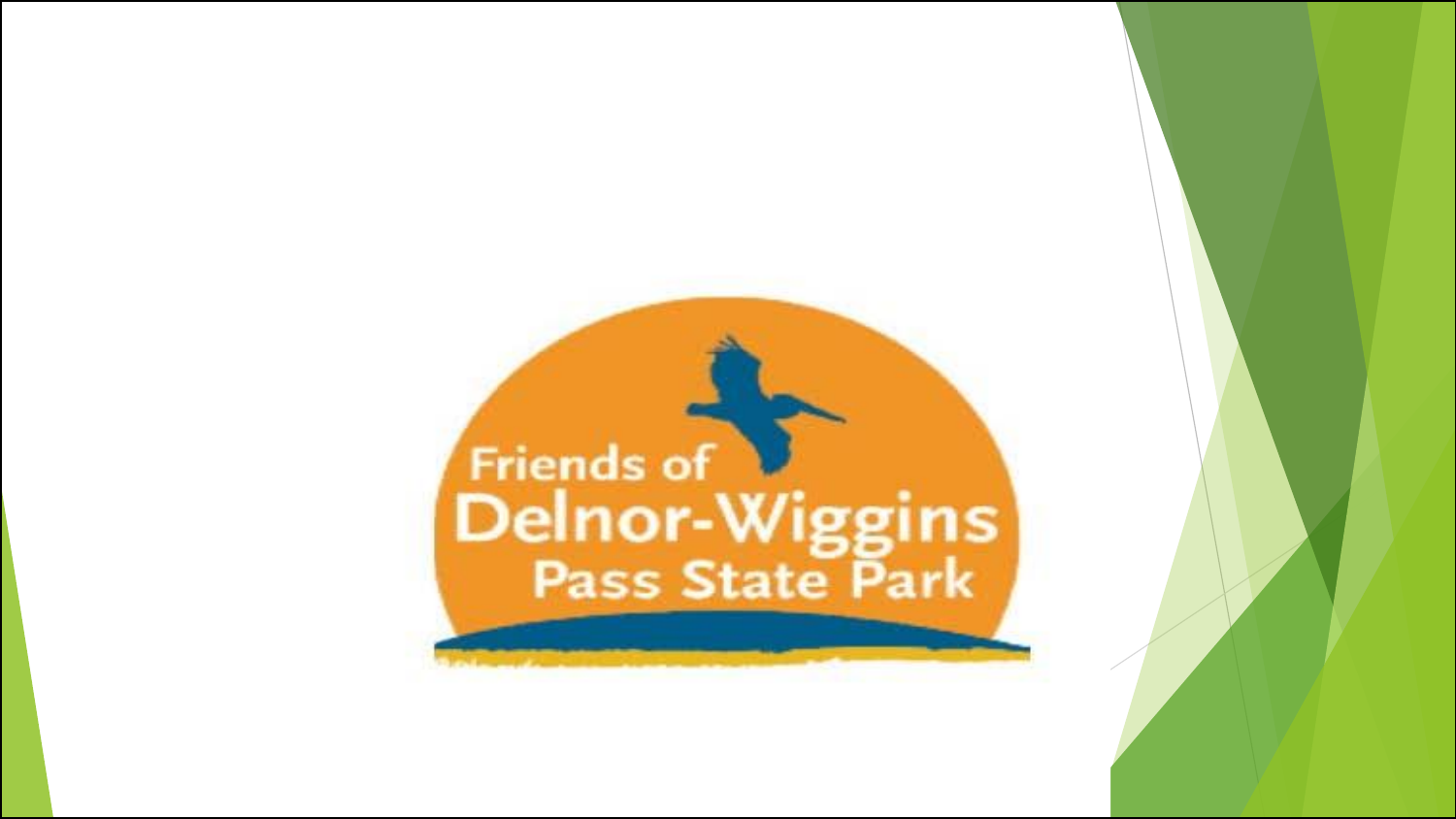#### Who are the Friends of Delnor-Wiggins Pass State Park

- Non-profit Citizen Support Organization (CSO) was chartered in 1987 and has provided continuous support to the Park since then. We assist the Park staff with resource management which could include removal of exotic plants, restoration of habitats, boardwalk repairs, beach and picnic area cleanup.
- Funds raised by the Friends are used for specific projects in the park and to purchase equipment for staff and park use.
- To promote public awareness, use, and enjoyment of the park
- To assist the park management and staff with facility maintenance, resource management, visitor services and recycling
- To improve the park facilities by providing amenities through fund-raisers
- To learn more about the native environment of this park and other Florida State Parks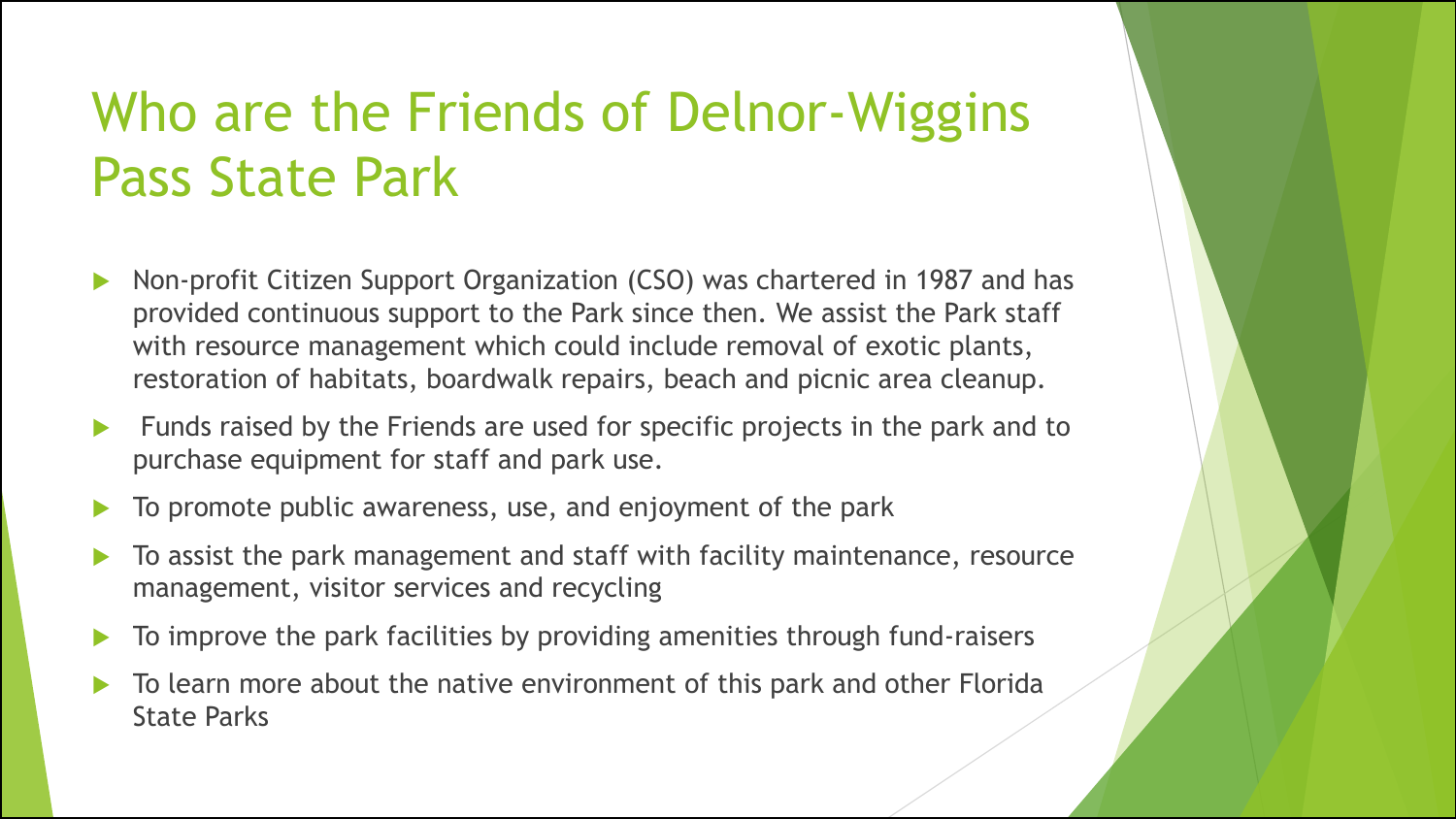#### Membership Fees/Benefits Family \$50 / Individual \$25

- You will receive 12 FREE Individual Park passes 1 person per car, or 12 FREE Family Park passes - up to 8 persons per car
- You may attend FREE Ranger-led activities
- You will meet interesting and like-minded people
- You will enjoy meeting and working with the Park Manager and the Park staff
- You will be invited to attend picnics, special outings and monthly meetings
- You will expand your outdoor skills and interests
- You will be invited to attend SWFL Area Volunteer Appreciation Day celebration
- You will be assisting us in helping to promote the Real Florida!